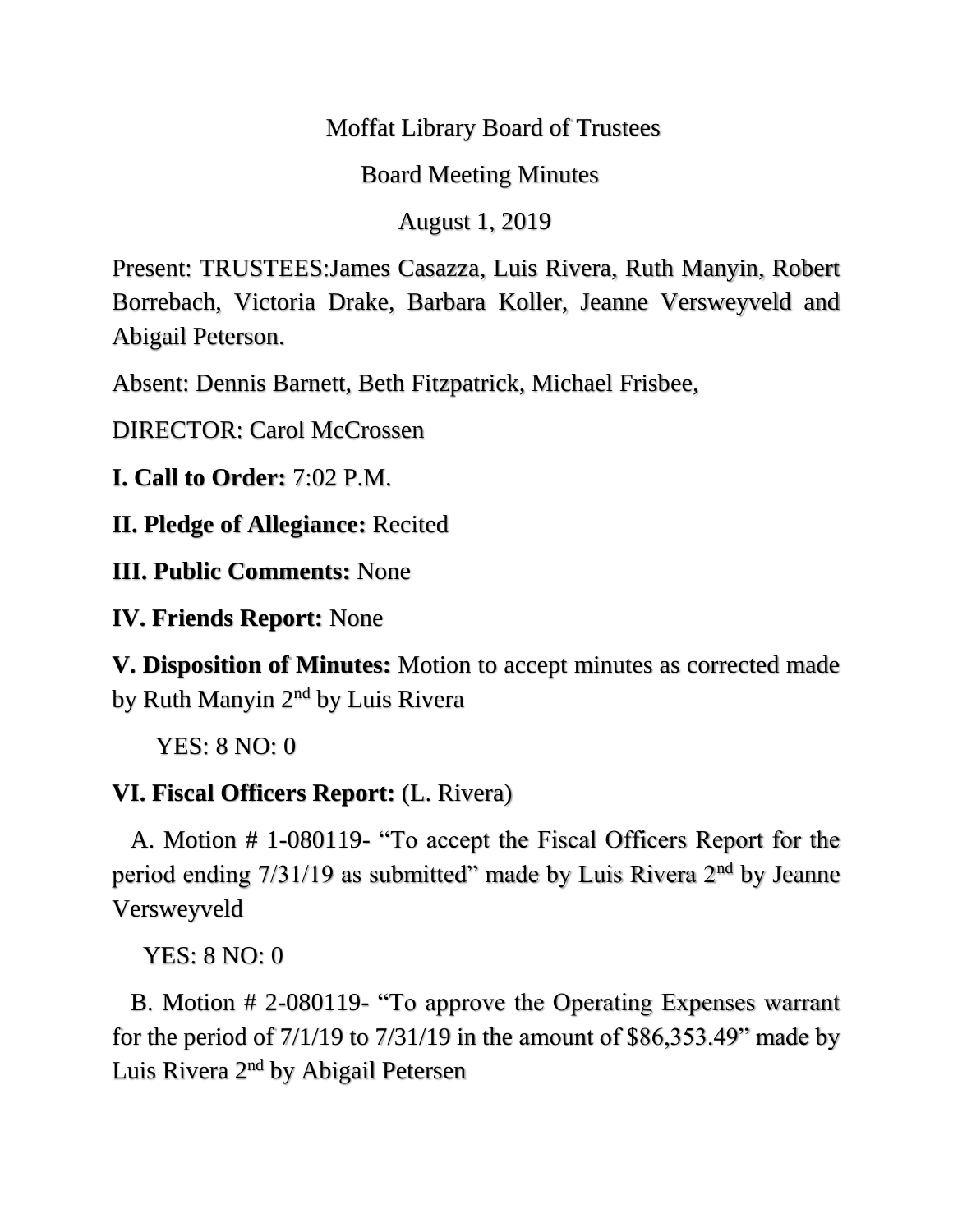YES: 8 NO: 0

 C. Motion # 3-080119- "To approve the Carriage House Capital Project Expenses warrant for the period of 7/1/19 to 7/31/19 in the amount of \$80,500.63" made by Luis Rivera 2nd by Victoria Drake

YES: 8 NO: 0

#### **VII. Director's Report:** See attached.

### **VIII. Standing Committee Reports:**

A. Personnel Committee Report ( B. Koller) None

 B. Audit & Finance Committee Report (L. Rivera) L. Pitt company cannot do current year (ending June 30, 2019) so a RFP will be prepared.

C. Operations / Policies Committee Report (M. Frisbee) None

D. Nominating Committee Report (V. Drake) None

### **IX. Ad Hoc Committee Reports**

 A. 6 West Main Building / Carriage House Committee Report (J Casazza / R Manyin) Siding partially completed and will be painted to match colors on the main building. Interior rough electric installed and heating cooling system with ductwork installed. No sheetrock as of now.

### **X. Unfinished Business**

 A. (Ad Hoc) Strategic Planning Committee Grace from RCLS will be at September meeting.

 B. Standing Committees- annual reorganization distributed to all Board **Members** 

 C. Failed Heat exchanger issue discussed. On advice of counsel and with agreement of the Board recommendation is for Director to instruct